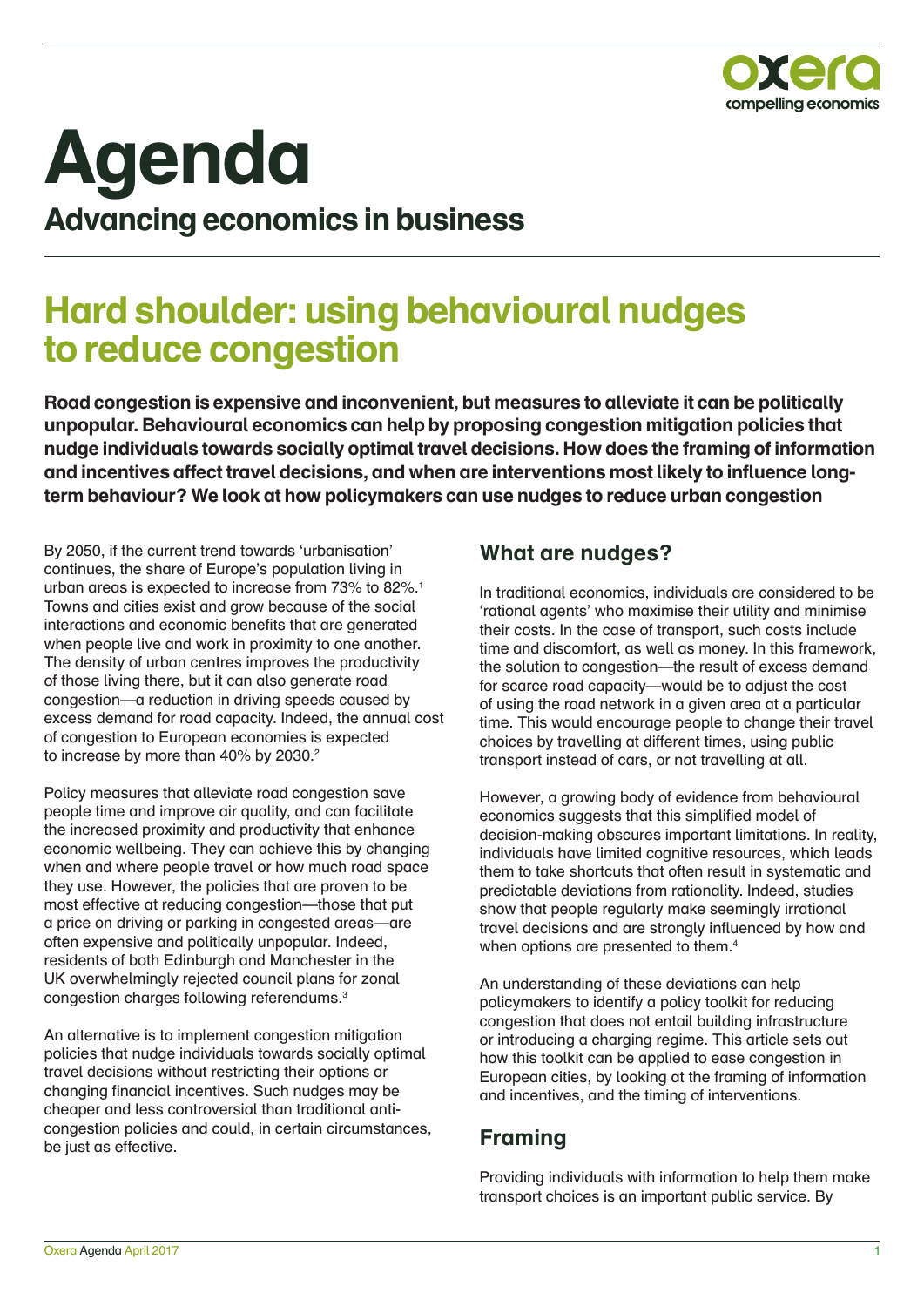making data on parking, maintenance and road accidents available to the public in real time, local authorities and private organisations enable individuals to make informed travel decisions. However, insights from behavioural economics suggest that the way in which this information is presented to individuals can be just as important as what it contains.

#### **Loss-aversion**

One important finding from behavioural economics is 'loss-aversion'—the idea that consumers value potential losses more than potential gains of similar magnitude.<sup>5</sup> This suggests that how travel choices are presented makes a difference, even if the alternatives themselves are unchanged. For example, an individual may be more likely to change their behaviour if they are informed that using their car for a journey will cost them ten minutes compared with taking the bus, than if they are told that taking the bus will save them ten minutes.

A related finding, 'hedonistic framing', also concerns how choices are presented. This is the idea that individuals are more responsive if costs (or benefits) are articulated individually, rather than lumped together. In the context of congestion, a commuter may be more likely to change their behaviour if they are told that using a car for a journey would be five minutes slower on the way to work and ten minutes slower on the way home, than if they were told it would be 15 minutes slower per day.

#### **Simplicity**

The language used to explain the costs and benefits of travel choices also matters. If an incentive structure or explanation is too complex, individuals may not absorb all the relevant information. For example, Thaler and Sunstein (2008) suggest that displaying fuel efficiency in terms of litres of fuel saved per 100 miles of driving (rather than as an increase in the number of miles per litre of fuel) helps individuals to conceptualise the efficiency of different vehicles and the cost of alternative travel choices.<sup>6</sup>

#### **Default bias**

Behavioural economics finds that an individual is more likely to choose an option if it is presented to them as a default. Numerous studies show that individuals making choices about organ donation or pension contributions systematically change their behaviour if the default option is adjusted.7 Defaults matter for a number of reasons. In some cases, people believe that the default position conveys information about the 'normal' or generally accepted practice. In other cases, the default option may be the easiest to adopt, making it more likely to be accepted than the alternatives.

A similar approach in congestion policy might involve requiring journey-planning tools to propose public transport as the default option, and requiring users to actively opt out if they would prefer to travel by car.

#### **Norms**

Behavioural economics has found that nudges work best when they harness or reinforce existing social normsi.e. the values, behaviours or expectations that implicitly guide the behaviour of a community.8

For example, informing an individual that their peers are making socially conscious choices can reinforce his/her underlying motivations. Evidence suggests that comparing a consumer with their neighbours in this way is effective in encouraging them to make socially optimal decisions such as filing their tax returns on time<sup>9</sup> or reducing energy consumption.<sup>10</sup> For example, the 'Most of us wear seatbelts' campaign in Montana, USA publicised the fact that 85% of car users wore seatbelts, thereby enforcing an existing social norm and driving a significant increase in seatbelt use.<sup>11</sup>

In the context of congestion reduction, transport authorities could inform individuals of the proportion of their neighbours who use car pools or cycle to work. Similarly, social norms against pollution could be leveraged to reduce car use by comparing the amount of carbon that an individual emits with a local benchmark or 'carbon budget'.12

Even when norms are weak, nudges can be applied to embed socially positive attitudes or behaviours. For example, individuals who commute at off-peak times or use public transport could be given a platform to communicate their socially conscious travel choices to their peers, generating a 'badge effect'.

Taking this a step further, Stanford University offers commuters who arrive at its notoriously congested campus in off-peak times a chance to win cash prizes in a daily lottery.13 (This intervention takes advantage of yet another cognitive shortcut, optimism bias, which states that people overestimate the probability of positive events such as winning a random prize.<sup>14</sup>)

Framing information in these ways could encourage individuals to make socially beneficial travel choices and help reduce congestion in a way that is both cheaper and less interventionist than direct anti-congestion policies.

#### **Timing**

In addition to how information about travel choices is presented, behavioural economics suggests that it is important when the information is presented. One of the main reasons for this is a cognitive shortcut known as status quo bias—a preference for the current state of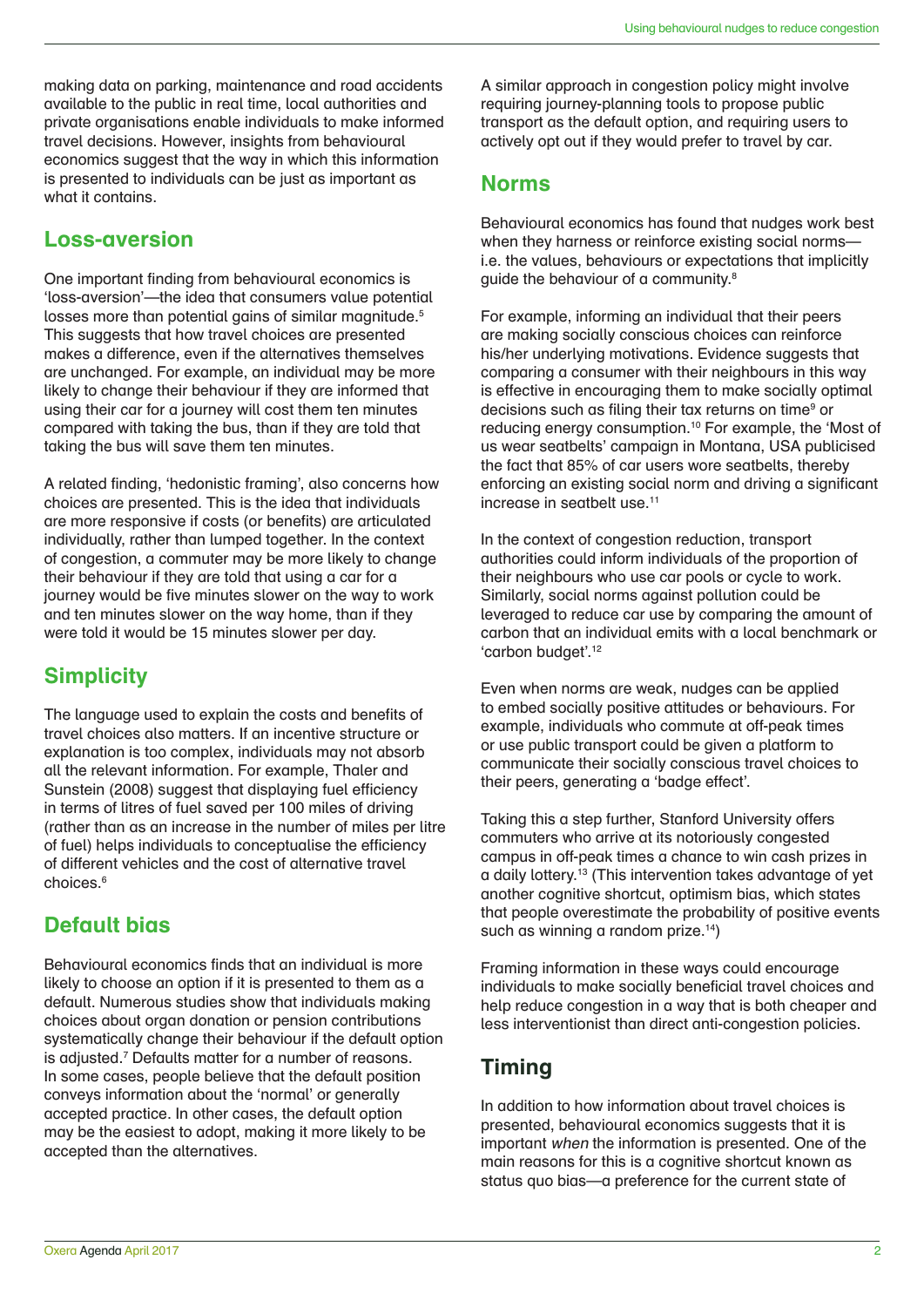affairs over alternatives. This means that, for a commuter to change their departure time or use public transport, the benefits of the change would have to outweigh the costs by a margin that accounts for the psychological costs of changing.

When individuals first encounter a new journey, they must consciously evaluate alternative modes, departure times, parking options, etc. However, once a conscious choice has been made, subsequent travel decisions for subsequent journeys are likely to be made by reflex or habit. A key corollary of this finding is that transport policy interventions should focus on influencing behaviour at the point at which habits are formed, not once they are already entrenched.

#### **Status quo bias**

For example, new home-owners or tenants could be provided with information on their local cycling infrastructure or bus routes, or given discounted car club vouchers when they move in. Similar information could be provided by companies to individuals starting new jobs. Such well-timed interventions could shape an individual's travel choices at the time when long-term decisions or purchases are made.

A similar approach is relevant on a day-to-day basis. While familiar journeys may be subject to status quo bias, unfamiliar journeys present an opportunity to shape habits. For example, journey-planning tools could provide a business-person travelling to an unfamiliar location with a detailed public transport travel plan, including help finding terminals and transferring between modes. Citymapper, one such journey-planning tool, already provides many of these services. For example, it can advise individuals on which S-Bahn compartment is best for their transfer in Berlin, and send them pushnotifications when they are approaching their stop.15

Similarly, a journey planner could proactively prompt a regular commuter before they leave for work if there is an accident or elevated congestion on their route, and suggest a different route or a public transport alternative. Indeed, the UK government has recently announced £4m of funding for technological innovations that give motorists advanced notice of congestion or parking availability.16 As congestion occurs in time as well as space, journey-planning tools could also suggest alternative departure times to commuters—for example, by advising that leaving 'x' minutes earlier will reduce their commuting time by 'y' minutes.

#### **Experimentation**

Even if travel habits are entrenched, individuals can be encouraged to re-evaluate their choices. One of the simplifying assumptions that planners and economists make is that travellers have sufficient information to make optimal route choices. However, there is evidence that people, especially those making irregular journeys, often have incomplete information about their options, either because the information is costly to obtain or because they persist with an existing route out of habit.

A good example in the context of travel choices comes from Larcom, Rauch and Willems (2017), who demonstrated that, when London underground commuters were forced to experiment with alternative routes, many changed their behaviour.17 The paper compared the route choices made by London commuters before and after the Tube strikes of 5–6 February 2014. The authors found that more than 5% of commuters changed their route permanently once normal service resumed. They suggest that incomplete information, including a stylised underground map and substantial variation in the speed of different underground lines, led consumers to make suboptimal choices, despite many having access to journey-planning tools.<sup>18</sup>

This implies two things: that individuals may not engage with all of their transport alternatives; and that some individuals can be encouraged to make better choices if they are pushed to experiment. This insight is particularly relevant if those choices improve both social and private welfare, such as switching from driving to using public transport, or from a more congested route to a less congested one.

There are many potential applications of this insight. Policymakers might consider making a desirable route choice cheaper or more convenient for a short period of time—for example, by making bike-sharing schemes (such as Vélib' in Paris or OV-fiets in the Netherlands) free for a day. Some people may find that the new route is more efficient than their old one and switch permanently, even after the subsidy lapses.

Understanding status quo bias, and timing interventions so that they have the greatest impact, can therefore be a cheap and effective means of changing travel choices and reducing congestion.

### **Nudging ahead**

Behavioural economics provides a number of insights that can assist policymakers in efficiently reducing congestion. Evidence suggests that interventions based on nudging users can provide credible and cheaper alternatives to traditional price- or supplyside interventions. In particular, carefully framing how information and incentives are presented to individuals, as well as considering when such interventions should occur, can have a significant impact on the travel choices they make. There is scope for policymakers, transport planners and private organisations to give greater thought to how and when such nudges can be used effectively in the transport sector.